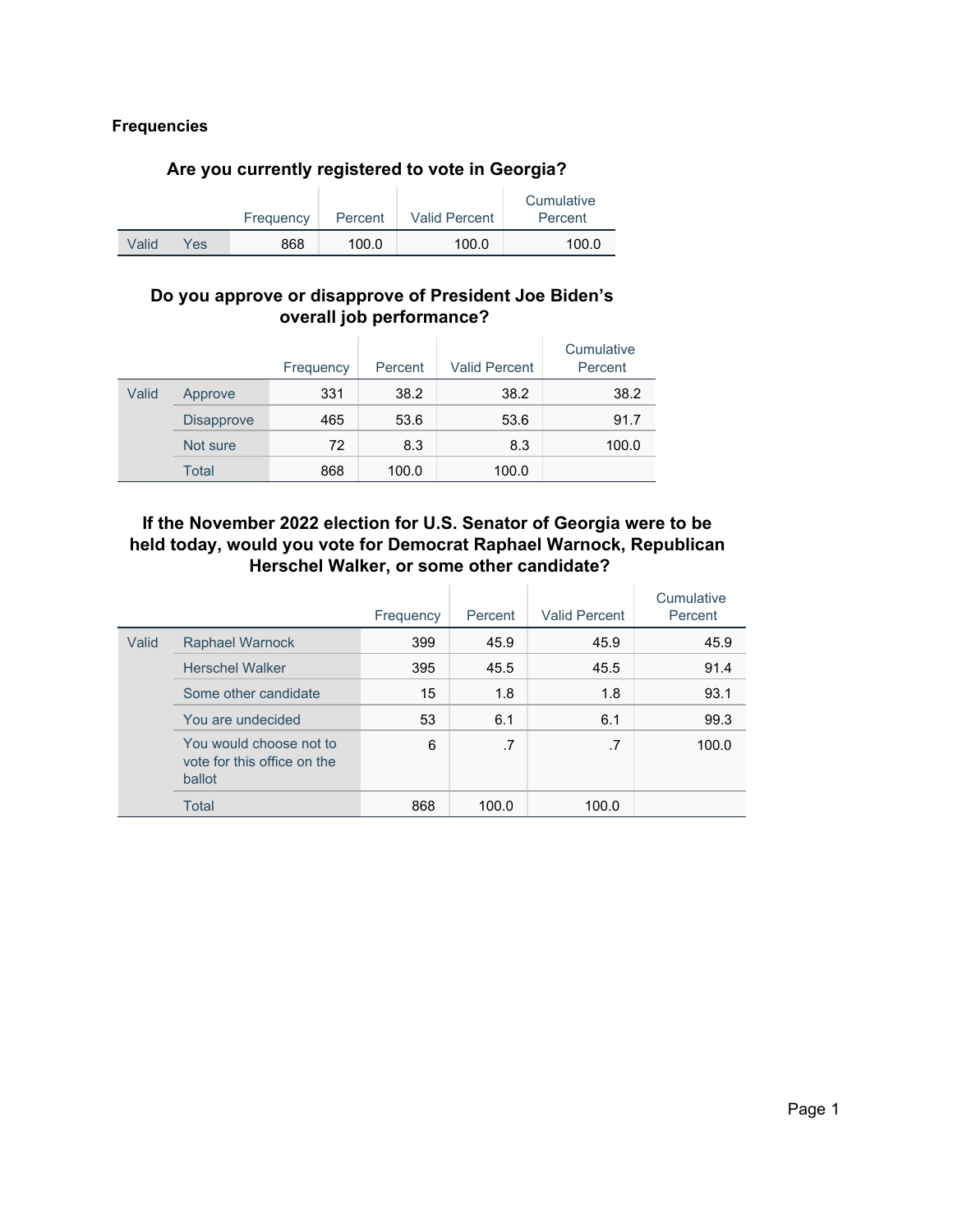#### **Although you are undecided, which candidate, at this moment, do you lean most towards voting for in the election for U.S. Senator of Georgia?**

|                |                                                            | Frequency | Percent | <b>Valid Percent</b> | Cumulative<br>Percent |
|----------------|------------------------------------------------------------|-----------|---------|----------------------|-----------------------|
| Valid          | <b>Raphael Warnock</b>                                     | 13        | 1.5     | 23.7                 | 23.7                  |
|                | <b>Herschel Walker</b>                                     | 10        | 1.1     | 18.8                 | 42.5                  |
|                | You are not leaning towards<br>voting for either candidate | 31        | 3.5     | 57.5                 | 100.0                 |
|                | Total                                                      | 53        | 6.1     | 100.0                |                       |
| <b>Missing</b> | System                                                     | 815       | 93.9    |                      |                       |
| <b>Total</b>   |                                                            | 868       | 100.0   |                      |                       |

#### **If the November 2022 election for Governor of Georgia were to be held today, would you vote for Republican Brian Kemp, Democrat Stacey Abrams, or some other candidate?**

|       |                                                                  | Frequency | Percent | <b>Valid Percent</b> | Cumulative<br>Percent |
|-------|------------------------------------------------------------------|-----------|---------|----------------------|-----------------------|
| Valid | <b>Brian Kemp</b>                                                | 438       | 50.4    | 50.4                 | 50.4                  |
|       | <b>Stacey Abrams</b>                                             | 391       | 45.0    | 45.0                 | 95.5                  |
|       | Some other candidate                                             | 14        | 1.6     | 1.6                  | 97.0                  |
|       | You are undecided                                                | 20        | 2.3     | 2.3                  | 99.3                  |
|       | You would choose not to<br>vote for this office on the<br>ballot | 6         | .7      | .7                   | 100.0                 |
|       | Total                                                            | 868       | 100.0   | 100.0                |                       |

#### **Includes undecided leaners: Although you are undecided, which candidate, at this moment, do you lean most towards voting for in the election for Governor of Georgia?**

|                |                                                            | Frequency | Percent       | <b>Valid Percent</b> | Cumulative<br>Percent |
|----------------|------------------------------------------------------------|-----------|---------------|----------------------|-----------------------|
| Valid          | <b>Brian Kemp</b>                                          | 4         | $\mathcal{A}$ | 18.0                 | 18.0                  |
|                | <b>Stacey Abrams</b>                                       | 3         | .3            | 13.2                 | 31.2                  |
|                | You are not leaning towards<br>voting for either candidate | 14        | 1.6           | 68.8                 | 100.0                 |
|                | <b>Total</b>                                               | 20        | 2.3           | 100.0                |                       |
| <b>Missing</b> | System                                                     | 848       | 97.7          |                      |                       |
| <b>Total</b>   |                                                            | 868       | 100.0         |                      |                       |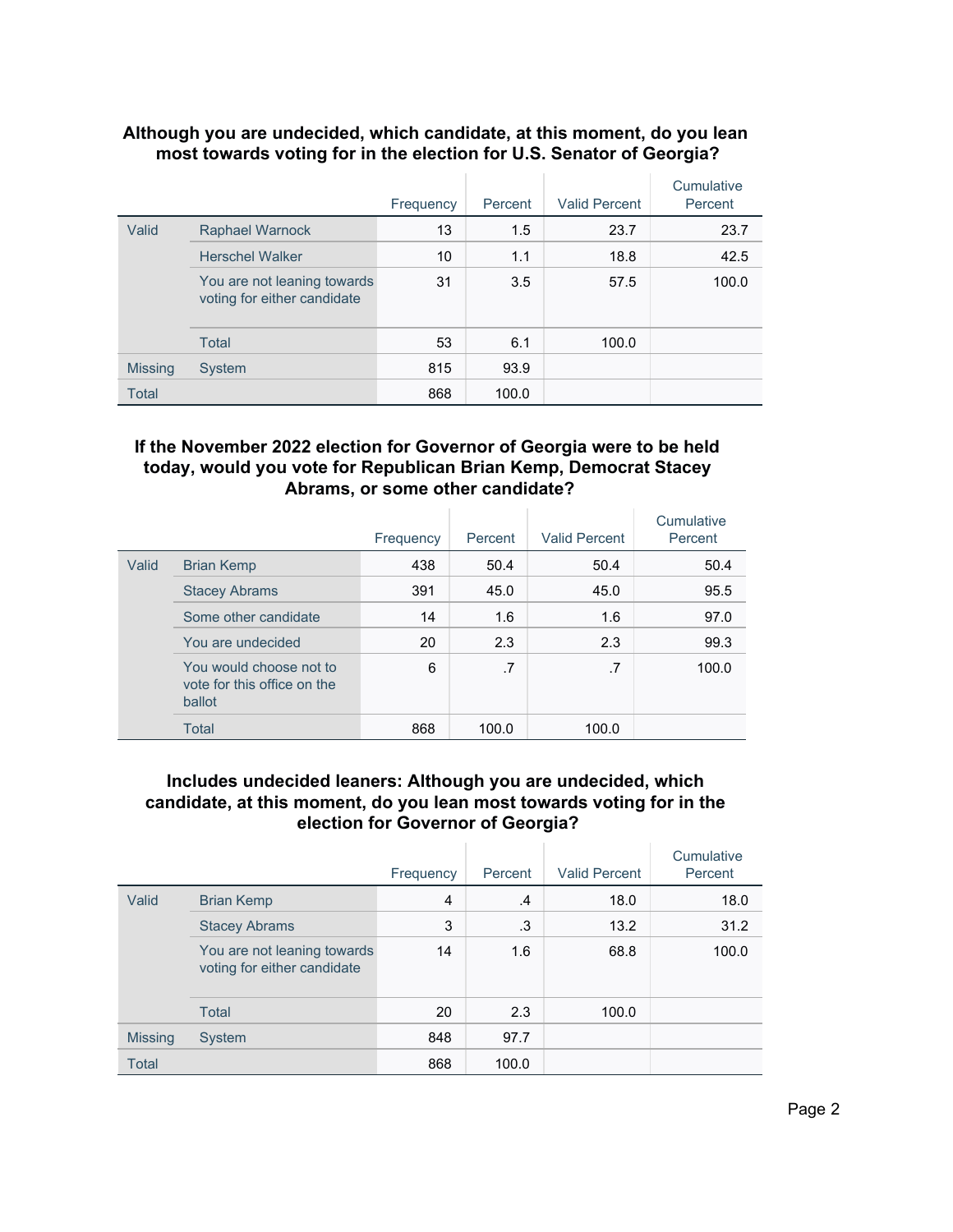#### **If the 2024 presidential election were held today, and the candidates happened to be Donald Trump and Joe Biden, who would you vote for at this time?**

|       |                         | Frequency | Percent | <b>Valid Percent</b> | Cumulative<br>Percent |
|-------|-------------------------|-----------|---------|----------------------|-----------------------|
| Valid | Joe Biden               | 349       | 40.2    | 40.2                 | 40.2                  |
|       | Donald Trump            | 406       | 46.7    | 46.7                 | 86.9                  |
|       | Someone other candidate | 84        | 9.7     | 9.7                  | 96.6                  |
|       | Undecided               | 29        | 3.4     | 3.4                  | 100.0                 |
|       | Total                   | 868       | 100.0   | 100.0                |                       |

#### **If the November 2022 midterm elections for U.S. Congress were held today, would you vote for the Democratic Party's candidate or the Republican Party's candidate for Congress in your district?**

|                |                                        | Frequency      | Percent | <b>Valid Percent</b> | Cumulative<br>Percent |
|----------------|----------------------------------------|----------------|---------|----------------------|-----------------------|
| Valid          | <b>Democratic Party's</b><br>candidate | 384            | 44.2    | 44.3                 | 44.3                  |
|                | <b>Republican Party's</b><br>candidate | 426            | 49.0    | 49.2                 | 93.5                  |
|                | Some other candidate                   | 12             | 1.3     | 1.3                  | 94.8                  |
|                | Undecided                              | 45             | 5.1     | 5.2                  | 100.0                 |
|                | <b>Total</b>                           | 866            | 99.8    | 100.0                |                       |
| <b>Missing</b> | System                                 | $\overline{2}$ | $\cdot$ |                      |                       |
| <b>Total</b>   |                                        | 868            | 100.0   |                      |                       |

#### **Two years ago, did you vote in the 2020 presidential election?**

|       |           | Frequency | Percent | <b>Valid Percent</b> | Cumulative<br>Percent |
|-------|-----------|-----------|---------|----------------------|-----------------------|
| Valid | Yes       | 844       | 97.2    | 97.2                 | 97.2                  |
|       | <b>No</b> | 24        | 2.8     | 2.8                  | 100.0                 |
|       | Total     | 868       | 100.0   | 100.0                |                       |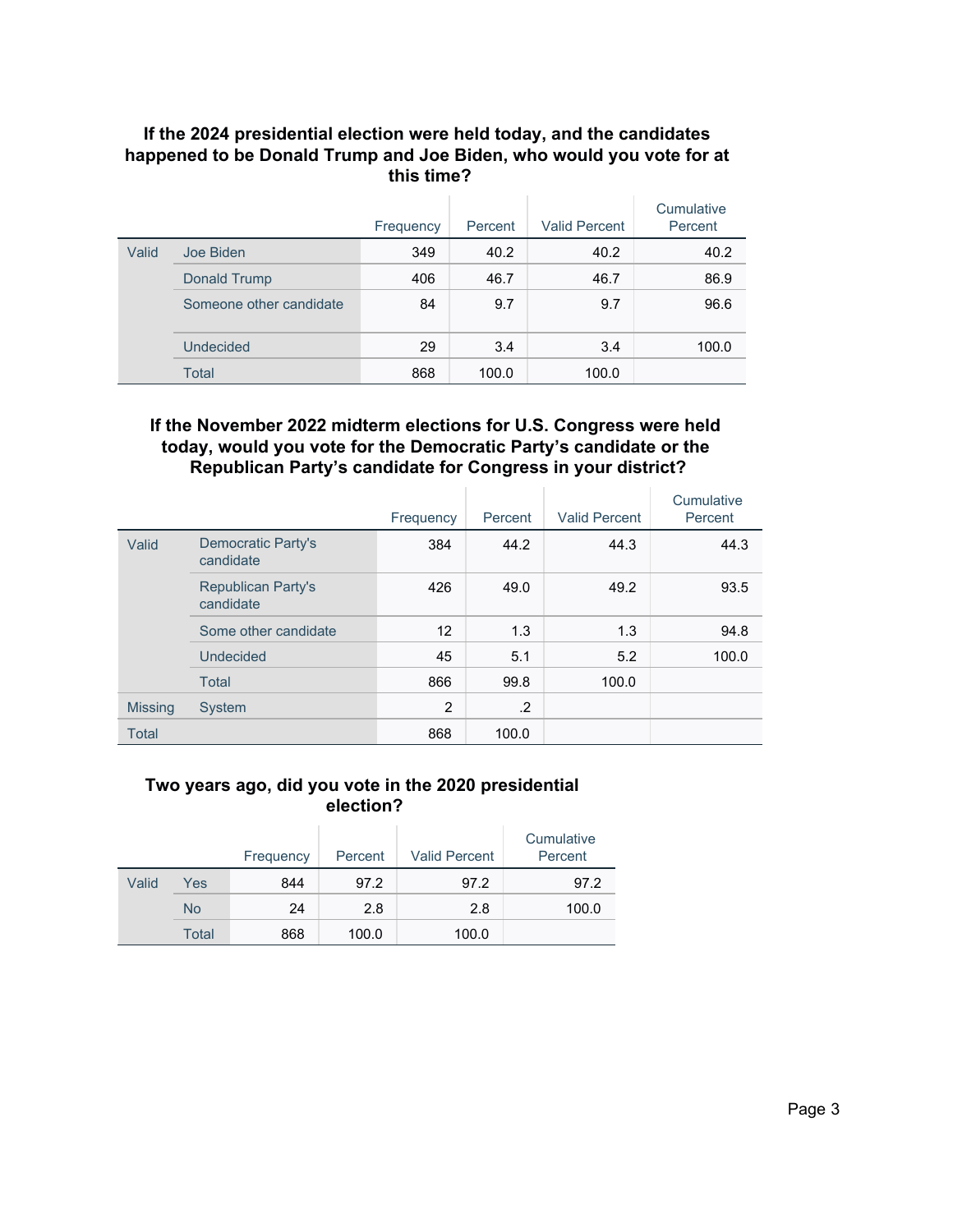## **Two years ago, which candidate did you vote for in the 2020 presidential election?**

|                |                         | Frequency | Percent | <b>Valid Percent</b> | Cumulative<br>Percent |
|----------------|-------------------------|-----------|---------|----------------------|-----------------------|
| Valid          | Joe Biden               | 420       | 48.4    | 49.7                 | 49.7                  |
|                | Donald Trump            | 413       | 47.6    | 48.9                 | 98.7                  |
|                | Someone other candidate | 11        | 1.3     | 1.3                  | 100.0                 |
|                | <b>Total</b>            | 844       | 97.2    | 100.0                |                       |
| <b>Missing</b> | System                  | 24        | 2.8     |                      |                       |
| Total          |                         | 868       | 100.0   |                      |                       |

#### **In politics today, do you consider yourself a Republican, Democrat, independent, or something else?**

|       |                | Frequency | Percent | <b>Valid Percent</b> | Cumulative<br>Percent |
|-------|----------------|-----------|---------|----------------------|-----------------------|
| Valid | Republican     | 330       | 38.0    | 38.0                 | 38.0                  |
|       | Democrat       | 295       | 34.0    | 34.0                 | 72.0                  |
|       | Independent    | 195       | 22.5    | 22.5                 | 94.5                  |
|       | Something else | 48        | 5.5     | 5.5                  | 100.0                 |
|       | <b>Total</b>   | 868       | 100.0   | 100.0                |                       |

### **Do you think of yourself as closer to the Republican Party or closer to the Democratic Party?**

|                |                         | Frequency | Percent | <b>Valid Percent</b> | Cumulative<br>Percent |
|----------------|-------------------------|-----------|---------|----------------------|-----------------------|
| Valid          | <b>Republican Party</b> | 85        | 9.8     | 35.1                 | 35.1                  |
|                | <b>Democratic Party</b> | 88        | 10.1    | 36.2                 | 71.4                  |
|                | <b>Neither</b>          | 70        | 8.0     | 28.6                 | 100.0                 |
|                | Total                   | 243       | 28.0    | 100.0                |                       |
| <b>Missing</b> | System                  | 625       | 72.0    |                      |                       |
| Total          |                         | 868       | 100.0   |                      |                       |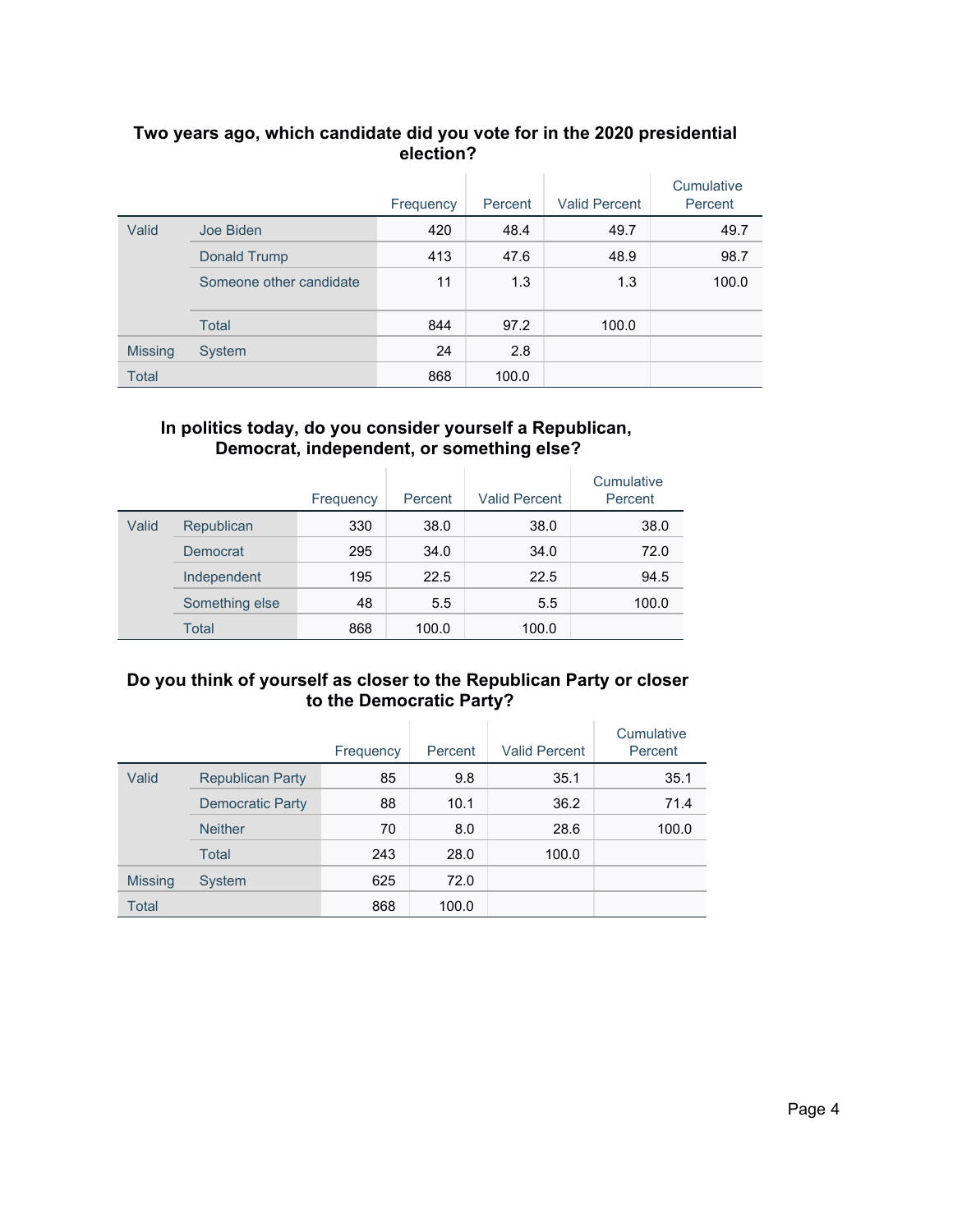|       |                                       | Frequency | Percent | <b>Valid Percent</b> | Cumulative<br>Percent |
|-------|---------------------------------------|-----------|---------|----------------------|-----------------------|
| Valid | North Georgia                         | 165       | 19.0    | 19.0                 | 19.0                  |
|       | Atlanta suburbs                       | 243       | 28.0    | 28.0                 | 47.0                  |
|       | City of Atlanta/Atlanta metro<br>area | 174       | 20.0    | 20.0                 | 67.0                  |
|       | <b>Central Georgia</b>                | 156       | 18.0    | 18.0                 | 85.0                  |
|       | Coast/South Georgia                   | 130       | 15.0    | 15.0                 | 100.0                 |
|       | Total                                 | 868       | 100.0   | 100.0                |                       |

# **What region of Georgia do you live in? - Selected Choice**

# **What category best describes you?**

|       |                                                    | Frequency | Percent | <b>Valid Percent</b> | Cumulative<br>Percent |
|-------|----------------------------------------------------|-----------|---------|----------------------|-----------------------|
| Valid | Hispanic or Latino of any<br>race                  | 43        | 5.0     | 5.0                  | 5.0                   |
|       | White                                              | 531       | 61.1    | 61.1                 | 66.1                  |
|       | <b>Black or African American</b>                   | 253       | 29.2    | 29.2                 | 95.3                  |
|       | Asian or Asian American                            | 17        | 2.0     | 2.0                  | 97.3                  |
|       | Some other race or<br>ethnicity, or multiple races | 23        | 2.7     | 2.7                  | 100.0                 |
|       | <b>Total</b>                                       | 868       | 100.0   | 100.0                |                       |

# **What is your age range?**

|       |                    | Frequency | Percent | <b>Valid Percent</b> | Cumulative<br>Percent |
|-------|--------------------|-----------|---------|----------------------|-----------------------|
| Valid | 18 to 29 years old | 148       | 17.0    | 17.0                 | 17.0                  |
|       | 30 to 39 years old | 139       | 16.0    | 16.0                 | 33.0                  |
|       | 40 to 49 years old | 165       | 19.0    | 19.0                 | 52.0                  |
|       | 50 to 64 years old | 243       | 28.0    | 28.0                 | 80.0                  |
|       | 65 years or older  | 174       | 20.0    | 20.0                 | 100.0                 |
|       | Total              | 868       | 100.0   | 100.0                |                       |